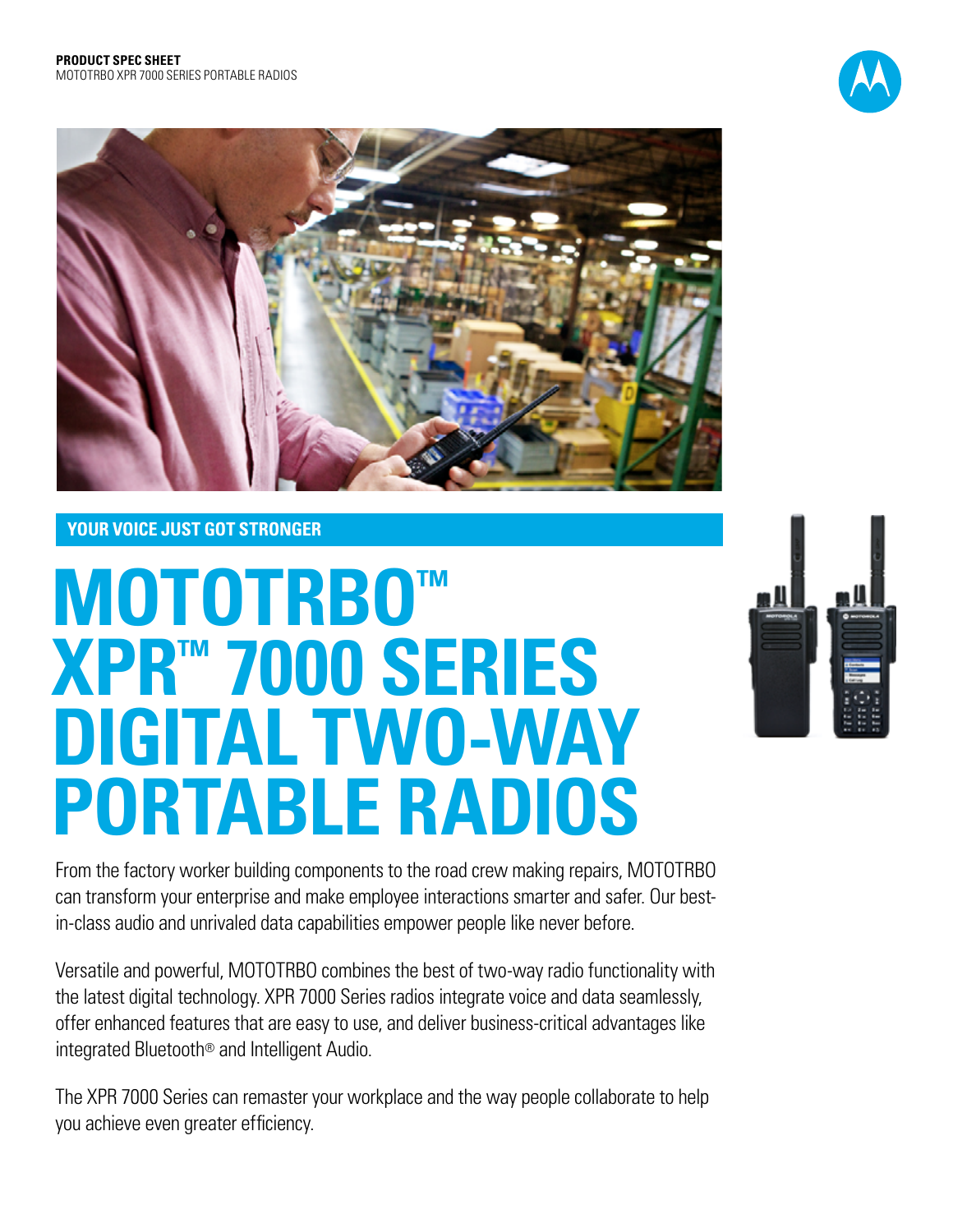## **AUDIO BEYOND EXPECTATIONS**

When it comes to exceptional audio clarity, the quality of digital can't be denied. XPR 7000 Series portables give you digital audio performance throughout your coverage area plus unique features to help your employees hear and speak clearly, wherever they work.

With Intelligent Audio, the radio volume automatically adjusts to compensate for background noise so workers don't have to adjust their radio volume to avoid missing a call in loud situations or disturb others when they move into quiet areas. Increased background noise suppression helps filter out unwanted external clamor – from heavy equipment to the roar of engines.

Bluetooth® audio is embedded right in the radio, so no adapter is needed when using wireless accessories. Also, IMPRES™ audio accessories enhance noise suppression and improve voice intelligibility for smarter accessories than they've ever experienced before.

### **INDUSTRY-LEADING DATA**

XPR 7000 Series radios feature integrated Bluetooth® data, so rather than waiting until the end of a shift, busy work crews can send real time information back to the office, saving valuable hours and enabling better decision making. Integrated GPS enables location tracking of mobile work teams and text messaging enables communication when voice isn't feasible. And the large, full-color, 5-line display operates in day or night mode, for easy viewing of contact lists, text messages and work order tickets even in bright sunlight.

MOTOTRBO's Application Developer Program offers customized data applications so you can adapt your radios to your business challenges. With the largest developer program in the industry, data applications help meet your objectives – from work order ticket management to telephony integration, and more.

## **HIGH-POWERED PERFORMANCE**

Because MOTOTRBO uses TDMA digital technology, you get integrated voice and data, twice the calling capacity and clearer voice communications. When it comes to battery performance, MOTOTRBO radios operate up to 40 percent longer between recharges compared to analog.

## **RICH FUNCTIONALITY**

XPR 7000 Series radios offer plenty of features businesses seek – including enhanced call signaling, basic and enhanced privacy-scrambling, option board expandability and the transmit interrupt suite to prioritize critical communication the moment you need it. Programmable button features appear on the display for easy viewing and quick access. And when workers can't be distracted, customizable voice announcement provides audible confirmation of channel and zone changes as well as programmable button features, eliminating the need to view the display.

## **EXPANDED CAPACITY AND COVERAGE**

Your workforce is hard at work every day – picking up loads, making road repairs, providing security, responding to guest requests or restoring power after a storm.

IP Site Connect helps to dramatically improve customer service and productivity by using the Internet to extend coverage to create a wide area network, enhance single site coverage or link geographically dispersed locations. Capacity Plus single-site trunking expands capacity to over 1,000 users without having to add new frequencies. Linked Capacity Plus leverages the high capacity of Capacity Plus, with the wide area coverage capabilities of IP Site Connect to keep your staff connected with an affordable wide area trunking solution. So whether you want coverage at a single site or across multiple ones, MOTOTRBO can be scaled to your business and budget.

## **MIGRATE AT YOUR OWN PACE**

Keeping operations running smoothly during a change in communication systems is vital to any business. It's easy to migrate to digital with XPR 7000 Series radios because they operate in analog and digital mode. To ease the transition even further, the dynamic mixed mode repeater functionality streamlines automatic switching between analog and digital calls. So you can begin using MOTOTRBO radios and repeaters on your existing analog system, and when your time and budget allow, move to digital at your own pace.

## **DAY-IN, DAY-OUT DURABILITY**

XPR 7000 Series radios meet the most demanding specs, including IP57 for water submersibility and U.S. Military 810 C, D, E, F, & G standards for exceptional durability. The radio is also "intrinsically safe" when purchased and equipped with an intrinsically safe (FM) battery, for use in environments where flammable gas, vapors or combustible dust may be present. And it's backed by a two-year Standard Warranty, one-year Repair Service Advantage (US)/Extended Warranty (Canada) and minimum 1-year warranty for batteries and accessories.



#### **Keep your business running smoothly with business applications:**

## **Location tracking:**

Monitor the whereabouts of mobile workers so they can respond immediately; in an emergency, you can pinpoint security personnel and send the nearest to the scene

| <b>Integrated</b>       |
|-------------------------|
| <b>Bluetooth®</b> for   |
| sharing data wirelessly |
| and instantly between   |
| devices                 |

**Dispatch consoles** for centralized communication

**M** Email gateways to connect to email from your radio

**Network monitoring** to maximize system utilization

**Man-down applications** so radios call for help when workers can't

**Telephony** for communication between radios and landline or mobile phones

**Text messaging** for quick and discreet communication



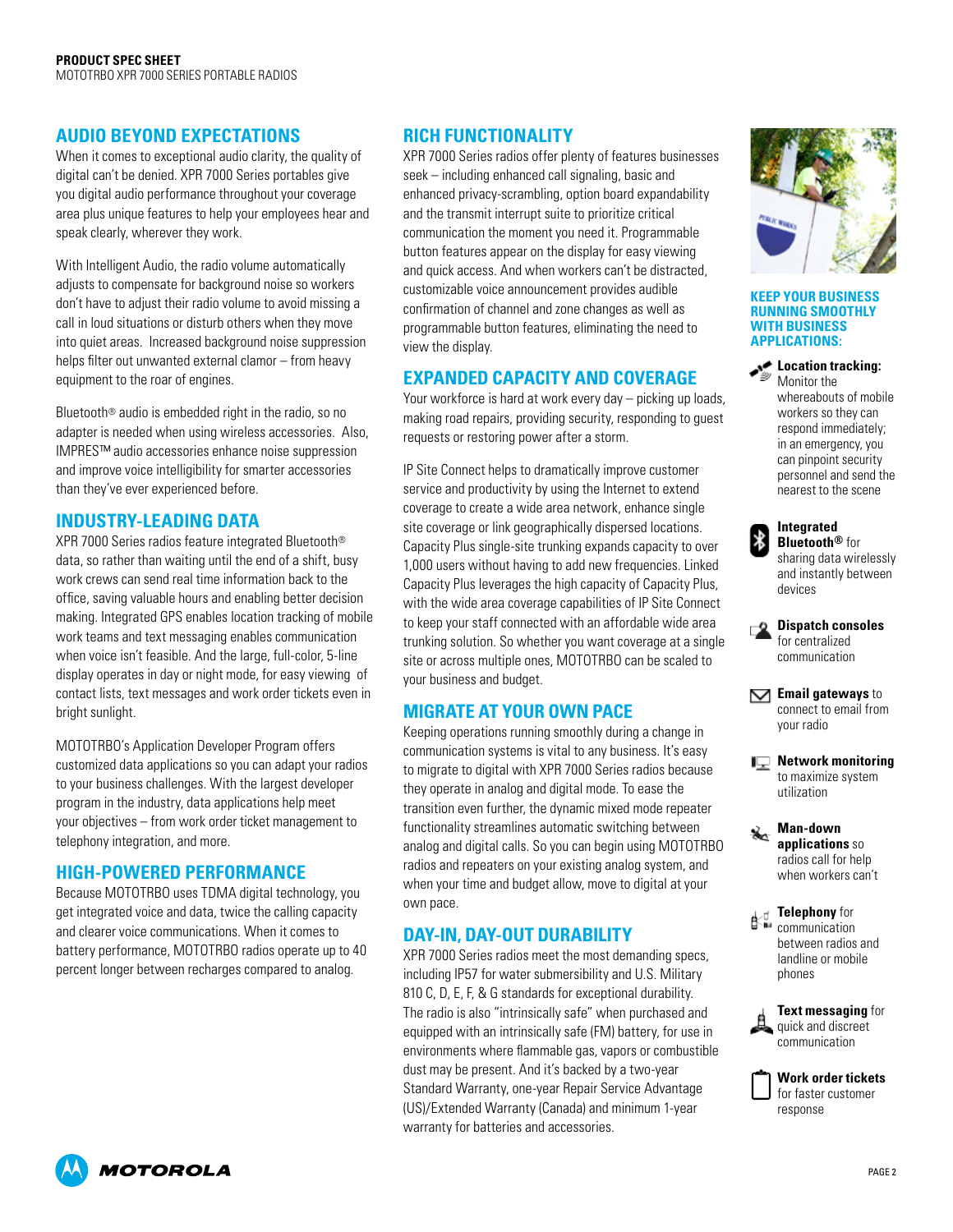## **XPR 7000 Series Specifications**

| <b>GENERAL SPECIFICATIONS</b>                          |         |                                                                                               |                                                                                               |                    |                                                                                               |                |                  |  |  |
|--------------------------------------------------------|---------|-----------------------------------------------------------------------------------------------|-----------------------------------------------------------------------------------------------|--------------------|-----------------------------------------------------------------------------------------------|----------------|------------------|--|--|
|                                                        |         |                                                                                               | <b>FULL DISPLAY AND KEYPAD</b>                                                                |                    | NO DISPLAY OR KEYPAD                                                                          |                |                  |  |  |
|                                                        |         | <b>XPR 7550</b>                                                                               |                                                                                               | <b>XPR 7580</b>    | <b>XPR 7350</b>                                                                               |                | <b>XPR 7380</b>  |  |  |
|                                                        |         | <b>VHF</b>                                                                                    | <b>UHF</b><br>800/900                                                                         |                    | <b>VHF</b><br><b>UHF</b>                                                                      |                | 800/900          |  |  |
| Channel Capacity                                       |         | 1000                                                                                          |                                                                                               |                    | 32                                                                                            |                |                  |  |  |
|                                                        |         |                                                                                               | 403-512 MHz                                                                                   | 806-825 MHz        |                                                                                               | 403-512 MHz    | 806-825 MHz      |  |  |
| Frequency                                              |         | 136-174 MHz                                                                                   |                                                                                               | 851-870 MHz        | 136-174 MHz                                                                                   |                | 851-870 MHz      |  |  |
|                                                        |         |                                                                                               |                                                                                               | 896-902 MHz        |                                                                                               |                | 896-902 MHz      |  |  |
|                                                        |         |                                                                                               |                                                                                               | 935-941 MHz        |                                                                                               |                | 935-941 MHz      |  |  |
| (HxWxL)<br>IMPRES Hi-Cap Li-ion 2150 mAH               |         |                                                                                               | 5.13 inch / 2.17 inch / 1.62 inch<br>$(130.3 \text{ mm} / 55.2 \text{ mm} / 41.1 \text{ mm})$ |                    | 5.13 inch / 2.17 inch / 1.56 inch<br>$(130.3 \text{ mm} / 55.2 \text{ mm} / 39.6 \text{ mm})$ |                |                  |  |  |
| Battery (PMNN4409)                                     | Weight  | 12.54 oz (355.5 g)                                                                            |                                                                                               | 12.35 oz (350.0 g) | 11.39 oz (323 g)                                                                              |                | 11.20 oz (318 g) |  |  |
| Slim IMPRES Li-ion 1500 mAH<br>Battery (PMNN4407)      | (HxWxL) | 5.13 inch / 2.17 inch / 1.41 inch<br>$(130.3 \text{ mm} / 55.2 \text{ mm} / 35.8 \text{ mm})$ |                                                                                               |                    | 5.13 inch / 2.17 inch / 1.35 inch<br>$(130.3 \text{ mm} / 55.2 \text{ mm} / 34.3 \text{ mm})$ |                |                  |  |  |
|                                                        | Weight  | 11.83 oz (335.5 g)                                                                            |                                                                                               | 11.64 oz (330.0 g) | 10.69 oz (303 g)                                                                              |                | 10.49 oz (298 g) |  |  |
| IMPRES Hi-Cap Li-ion FM<br>2300 mAH Battery (NNTN8129) | (HxWxL) | 5.13 inch / 2.17 inch / 1.62 inch<br>$(130.3 \text{ mm} / 55.2 \text{ mm} / 41.1 \text{ mm})$ |                                                                                               |                    | 5.13 inch / 2.17 inch / 1.56 inch<br>(130.3 mm / 55.2 mm / 39.6 mm)                           |                |                  |  |  |
|                                                        | Weight  | 12.89 oz (365.5 g)                                                                            |                                                                                               | 12.70 oz (360.0 g) | 11.75 oz (333 g)                                                                              |                | 11.55 oz (328 g) |  |  |
| Power Supply                                           |         | 7.5 V (Nominal)                                                                               |                                                                                               |                    |                                                                                               |                |                  |  |  |
| <b>Operating Temperature</b>                           |         | $-30^{\circ}$ C - +60 $^{\circ}$ C <sup>1</sup>                                               |                                                                                               |                    |                                                                                               |                |                  |  |  |
| <b>FCC Description</b>                                 |         | ABZ99FT3085                                                                                   | AB799FT4086                                                                                   | ABZ99FT5014        | ABZ99FT3085                                                                                   | ABZ99FT4086    | ABZ99FT5014      |  |  |
| IC Description                                         |         | 109AB-99FT3085                                                                                | 109AB-99FT4086                                                                                | 109AB-99FT5014     | 109AB-99FT3085                                                                                | 109AB-99FT4086 | 109AB-99FT5014   |  |  |

| <b>BATTERY</b>                           |                                    |                                                                                                                             |                                    |                     |  |  |  |  |  |
|------------------------------------------|------------------------------------|-----------------------------------------------------------------------------------------------------------------------------|------------------------------------|---------------------|--|--|--|--|--|
| <b>Average Battery Life</b>              |                                    | Analog / Digital, conventional operation, 5/5/90 duty cycle with carrier squelch and transmitter in high power <sup>2</sup> |                                    |                     |  |  |  |  |  |
| Slim IMPRES Li-ion 1500 mAh Battery      | Analog: 7.7 hrs/Digital: 11.3 hrs  | 9.5 hrs / 12.0 hrs                                                                                                          | Analog: 8 hrs/Digital: 11.8 hrs    | 9.7 hrs / 12.5 hrs  |  |  |  |  |  |
| IMPRES Hi-Cap Li-ion 2150 mAH Battery    | Analog: 11.1 hrs/Digital: 16.2 hrs | 13.5 hrs / 17.0 hrs                                                                                                         | Analog: 11.5 hrs/Digital: 17 hrs   | 14.0 hrs / 17.8 hrs |  |  |  |  |  |
| IMPRES Hi-Cap Li-ion FM 2300 mAH Battery | Analog: 11.9 hrs/Digital: 17.3 hrs | 14.5 hrs / 18.2 hrs                                                                                                         | Analog: 12.3 hrs/Digital: 18.1 hrs | 15.0 hrs / 19.0 hrs |  |  |  |  |  |

| <b>RECEIVER</b>                                                                |                                              |                                    |         |  |  |  |
|--------------------------------------------------------------------------------|----------------------------------------------|------------------------------------|---------|--|--|--|
|                                                                                | <b>VHF</b>                                   | <b>UHF</b>                         | 800/900 |  |  |  |
| <b>Channel Spacing</b>                                                         | 12.5/25 kHz <sup>3</sup>                     |                                    |         |  |  |  |
| <b>Frequency Stability</b><br>$(-30^{\circ}C, +60^{\circ}C, +25^{\circ}C$ Ref) | $\pm 0.5$ ppm                                |                                    |         |  |  |  |
| Analog Sensitivity (12dB SINAD)                                                |                                              | $0.3uV(0.22uV$ typical)            |         |  |  |  |
| Digital Sensitivity (5% BER)                                                   | 0.25uV (0.19uV typ)                          |                                    |         |  |  |  |
| Intermodulation (TIA603D)                                                      |                                              | 70 dB                              |         |  |  |  |
| <b>Adjacent Channel Selectivity</b><br>(TIA603A)-1T                            | 60dB @ 12.5 kHz / 70dB @ 25 kHz <sup>3</sup> |                                    |         |  |  |  |
| <b>Adjacent Channel Selectivity</b><br>(TIA603D)-2T                            | 45dB @ 12.5 kHz / 70dB @ 25 kHz3             |                                    |         |  |  |  |
| Spurious Rejection (TIA603D)                                                   |                                              | 70 dB                              |         |  |  |  |
| <b>Rated Audio</b>                                                             |                                              | 0.5W                               |         |  |  |  |
| Audio Distortion @ Rated Audio                                                 |                                              | 5% (3% typical)                    |         |  |  |  |
| Hum and Noise                                                                  |                                              | -40dB @ 12.5 kHz / -45dB @ 25 kHz3 |         |  |  |  |
| Audio Response                                                                 |                                              | TIA603D                            |         |  |  |  |
| Conducted Spurious Emission (TIA603D)                                          |                                              | $-57$ d $Bm$                       |         |  |  |  |

| <b>TRANSMITTER</b>             |                                                                |               |         |  |  |  |  |
|--------------------------------|----------------------------------------------------------------|---------------|---------|--|--|--|--|
|                                | <b>VHF</b>                                                     | <b>UHF</b>    | 800/900 |  |  |  |  |
| <b>Channel Spacing</b>         | 12.5/25 kHz <sup>3</sup>                                       |               |         |  |  |  |  |
| <b>Frequency Stability</b>     |                                                                | $\pm 1.5$ ppm |         |  |  |  |  |
| Low Power Output               | 1W                                                             | 1W            | 1W      |  |  |  |  |
| High Power Output              | 5W                                                             | 4W            | 2.5W    |  |  |  |  |
| <b>Modulation Limiting</b>     | $\pm$ 2.5 kHz @ 12.5 kHz / $\pm$ 5.0 kHz @ 25 kHz <sup>3</sup> |               |         |  |  |  |  |
| <b>FM Hum and Noise</b>        | -40dB@ 12.5 kHz / -45dB@ 25 kHz3                               |               |         |  |  |  |  |
| Conducted/Radiated Emission    | $-36$ dBm < $1$ GHz / $-30$ dBm > $1$ GHz                      |               |         |  |  |  |  |
| Adjacent Channel Power         | 60dB @ 12.5 kHz / 70dB @ 25 kHz3                               |               |         |  |  |  |  |
| Audio Response                 | TIA603D                                                        |               |         |  |  |  |  |
| Audio Distortion               |                                                                | 3%            |         |  |  |  |  |
|                                | 12.5 kHz Data: 7K60F1D & 7K60FXD                               |               |         |  |  |  |  |
| <b>4FSK Digital Modulation</b> | 12.5 kHz Voice: 7K60F1F & 7K60FXF                              |               |         |  |  |  |  |
|                                | Combination of 12.5 kHz Voice & Data: 7K60F1W                  |               |         |  |  |  |  |
| Digital Vocoder Type           | $AMBF+2^{TM}$                                                  |               |         |  |  |  |  |
| Digital Protocol               | ETSI TS 102 361-1, -2, -3                                      |               |         |  |  |  |  |